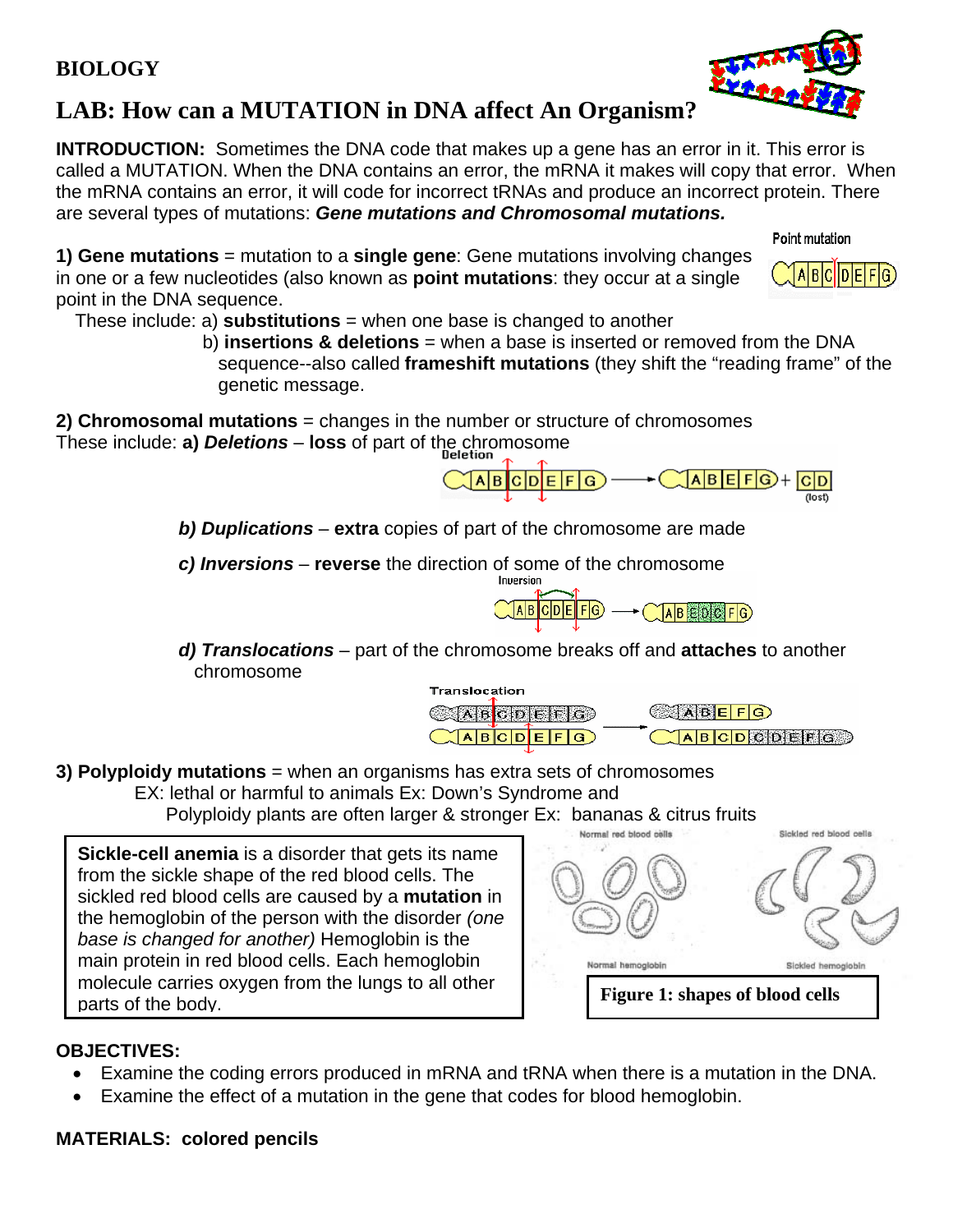#### **PROCEDURE:**

- 1. Examine Table 1. The two columns show a section of normal DNA and a section of DNA that has a mutation in it. The mutation is called sickle hemoglobin.
- 2. In Table 1, in the row marked *mRNA code*, write in the correct letters that will match with the nitrogen base letters of DNA given in the row above. Do this for both columns. Remember: A matches with U, T matches with A; C matches with G, and G matches with C.
- 3. In the row marked *tRNA code*, write in the correct letters that will match with the nitrogen base letters of **mRNA** in the row above. Remember:  $A = U$ ,  $U = A$ ;  $C = G$ ,  $G = C$
- 4. Examine Table 2. This table shows which protein parts are coded for by specific sets of nitrogen bases (3 per set) of the **mRNA** molecule. For example, the mRNA sequence CCC codes for protein part A.
- 5. In Table 1, in the row marked *Order of protein Parts,* write in the correct order of protein parts coded for by the mRNA. Do this for both normal and sickle hemoglobin.

| <b>Protein</b> | <b>mRNA</b> |
|----------------|-------------|
| part           |             |
| А              | CCC         |
| R              | <b>GAA</b>  |
|                | AAA         |
| x              | GUU         |

6. In the row marked *Shape of blood cells*, draw in what you think will be the correct shape of blood cells for the

kind of protein found in the raw above. Use the diagrams in 'Figure 1 for reference.

7. In the column marked *This section codes for sickle hemoglobin,* locate the two nitrogen bases that are different in DNA, mRNA, and tRNA from those in the column for normal hemoglobin, Color those bases that are mutations with the colored pencil.



© Mark Parisi, Permission required for use.



© Mark Parisi, Permission required for use.

#### *Table 2. Nitrogen Bases of Protein parts*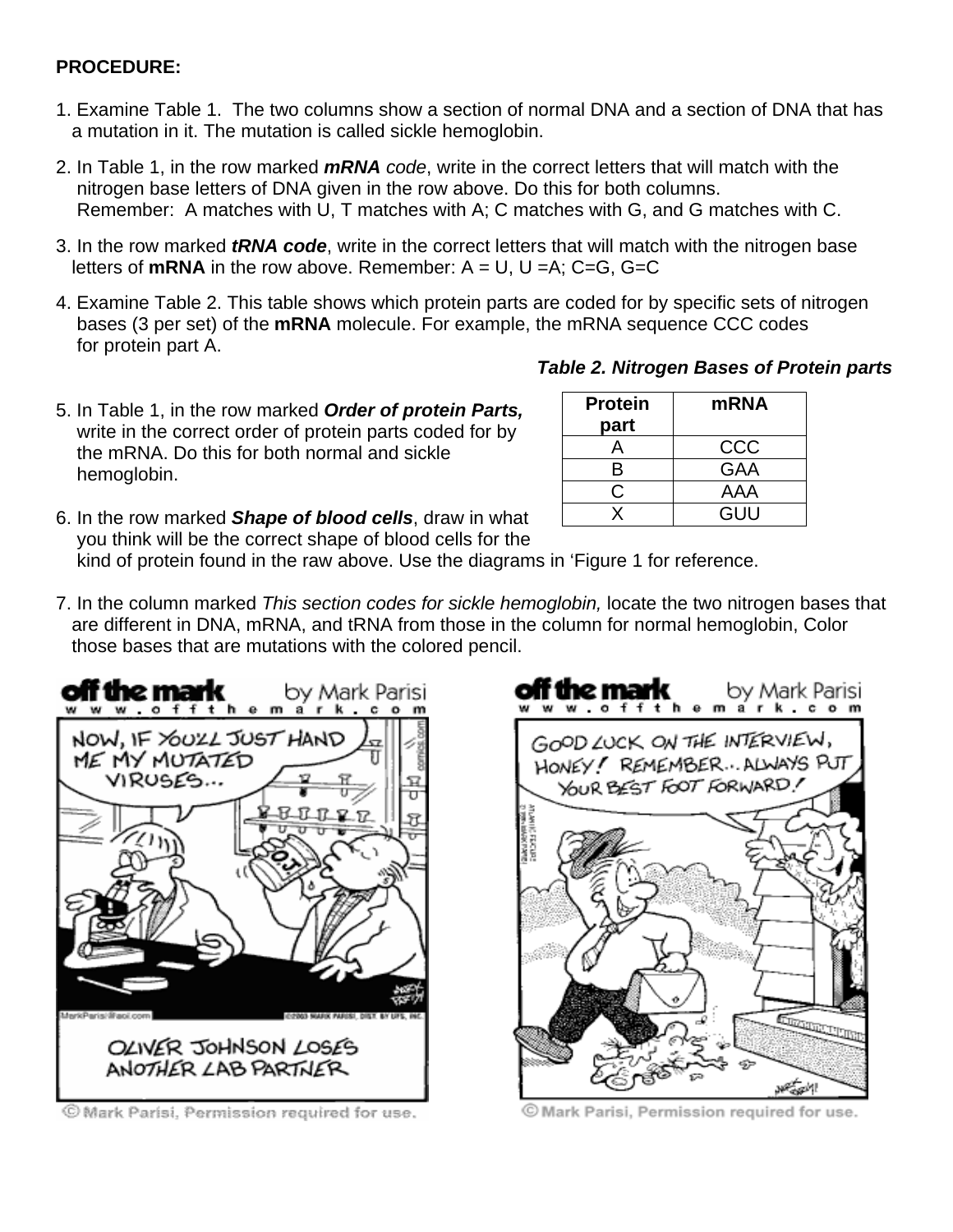## **BIOLOGY** Name TABLE # LAB: How can a MUTATION in DNA Date **Affect An Organism?**

| me | <b>TABI</b> |
|----|-------------|
| Δ  |             |

# **QUESTIONS and OBSERVATIONS:**

| mutation:                                                                                                                            |
|--------------------------------------------------------------------------------------------------------------------------------------|
|                                                                                                                                      |
| 2. Look at the two DNA molecules in Table 1. What nitrogen bases in the sickle mutation DNA are                                      |
|                                                                                                                                      |
| 3. If every 3 nitrogen bases on DNA represent a gene, how many genes are shown on:<br>a. the section of normal DNA?                  |
| b. the section of sickle hemoglobin DNA?                                                                                             |
| 4. List the nitrogen bases (in Table 1) for:                                                                                         |
|                                                                                                                                      |
|                                                                                                                                      |
| 5. How many genes are different in sickle hemoglobin DNA compared with normal hemoglobin                                             |
| DNA?                                                                                                                                 |
| 6. How many protein parts are different in sickle hemoglobin compared with normal                                                    |
| hemoglobin?_____________                                                                                                             |
| 7. How many genes are needed to code one protein part into a protein such as hemoglobin?                                             |
|                                                                                                                                      |
|                                                                                                                                      |
|                                                                                                                                      |
| 9. Define the word <i>mutation</i> :                                                                                                 |
|                                                                                                                                      |
|                                                                                                                                      |
| 10. It is possible to move genes from one molecule of DNA to another. A normal gene could be put in                                  |
| the place of a gene with a mutation.<br>a. If the DNA with a mutation were corrected in this way, what would happen to the mRNA that |
|                                                                                                                                      |
| b. What would happen to the protein by this mRNA?________________________________                                                    |
|                                                                                                                                      |

 **CONCLUSION:** (Answer the question *How can a mutation in DNA affect an Organism?*)